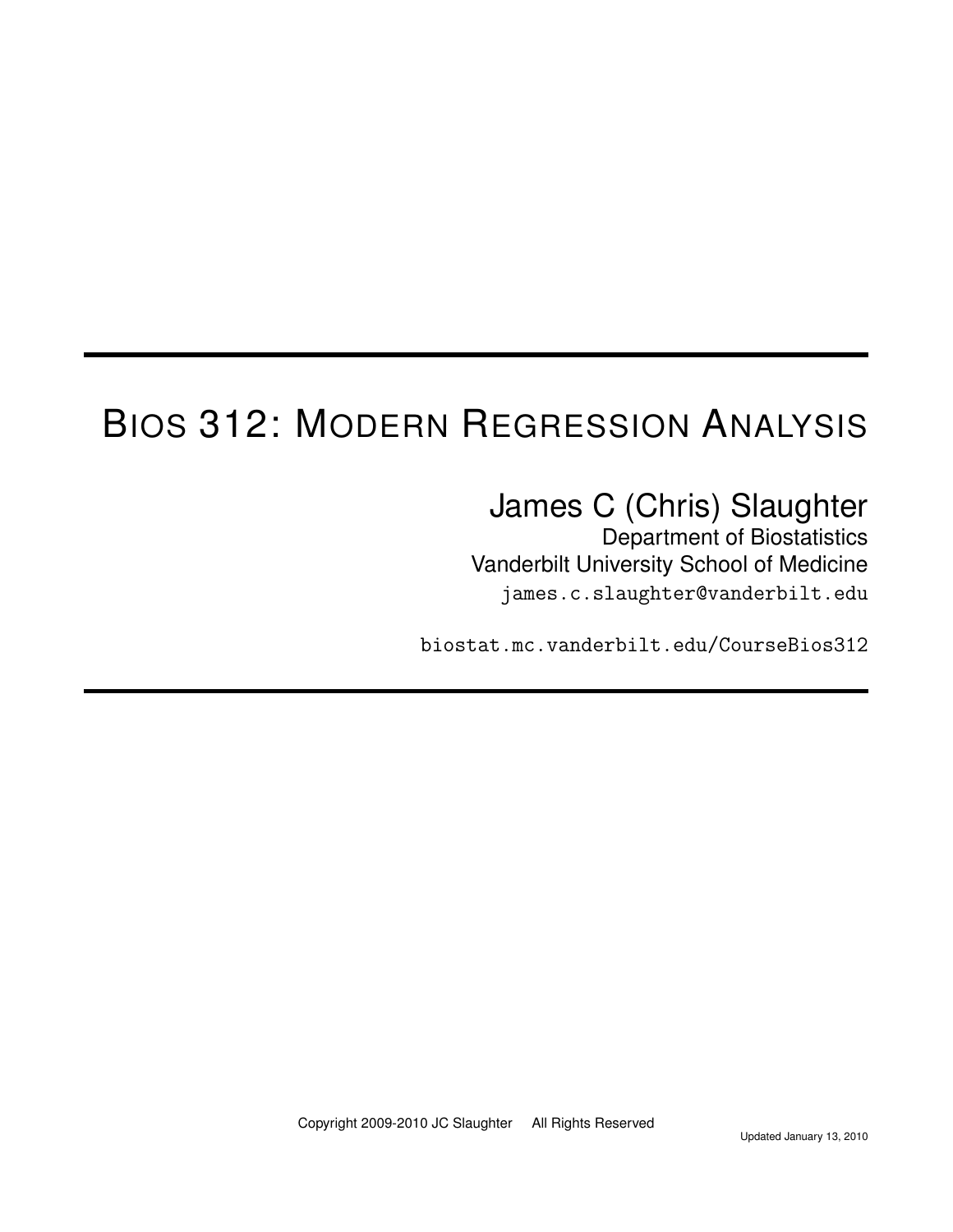# **Contents**

| 3 |     | <b>Simple Linear Regression</b>               |                                                 |  |  |  |  |  |  |
|---|-----|-----------------------------------------------|-------------------------------------------------|--|--|--|--|--|--|
|   |     |                                               |                                                 |  |  |  |  |  |  |
|   |     |                                               |                                                 |  |  |  |  |  |  |
|   |     |                                               | 3.1.2 Regression versus two sample approaches 6 |  |  |  |  |  |  |
|   |     |                                               |                                                 |  |  |  |  |  |  |
|   |     | 3.2 Motivating Problem: Cholesterol and Age 6 |                                                 |  |  |  |  |  |  |
|   |     | 3.2.1                                         |                                                 |  |  |  |  |  |  |
|   |     |                                               |                                                 |  |  |  |  |  |  |
|   |     |                                               |                                                 |  |  |  |  |  |  |
|   |     |                                               | 3.2.4 Estimates and Interpretation 10           |  |  |  |  |  |  |
|   |     |                                               |                                                 |  |  |  |  |  |  |
|   |     |                                               | 3.2.6 Linear Regression Inference 11            |  |  |  |  |  |  |
|   | 3.3 |                                               |                                                 |  |  |  |  |  |  |
|   |     |                                               |                                                 |  |  |  |  |  |  |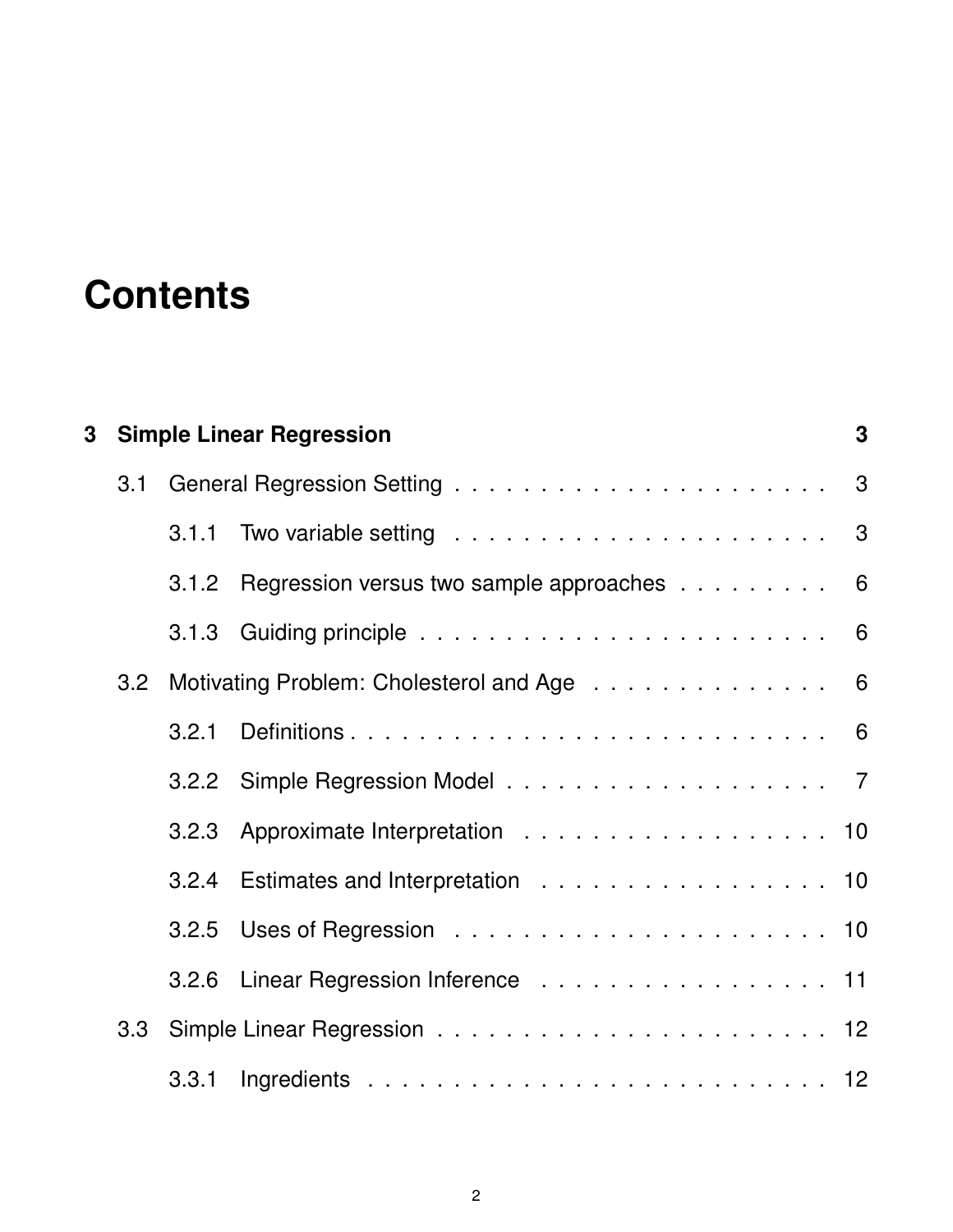## **Chapter 3**

## **Simple Linear Regression**

### **3.1 General Regression Setting**

#### **3.1.1 Two variable setting**

- · Many statistical problems examine the association between two variables
	- **–** Outcome variable (response variable, dependent variable)
	- **–** Grouping variable (covariate, predictor variable, independent variable)
- · Compare distribution of the outcome variable across levels of the grouping variable
	- **–** Groups are defined by the grouping variable
	- **–** Within each group, the grouping variable is constant
- · In intro course, statistical analysis is characterized by two factors
	- **–** Number of groups (samples)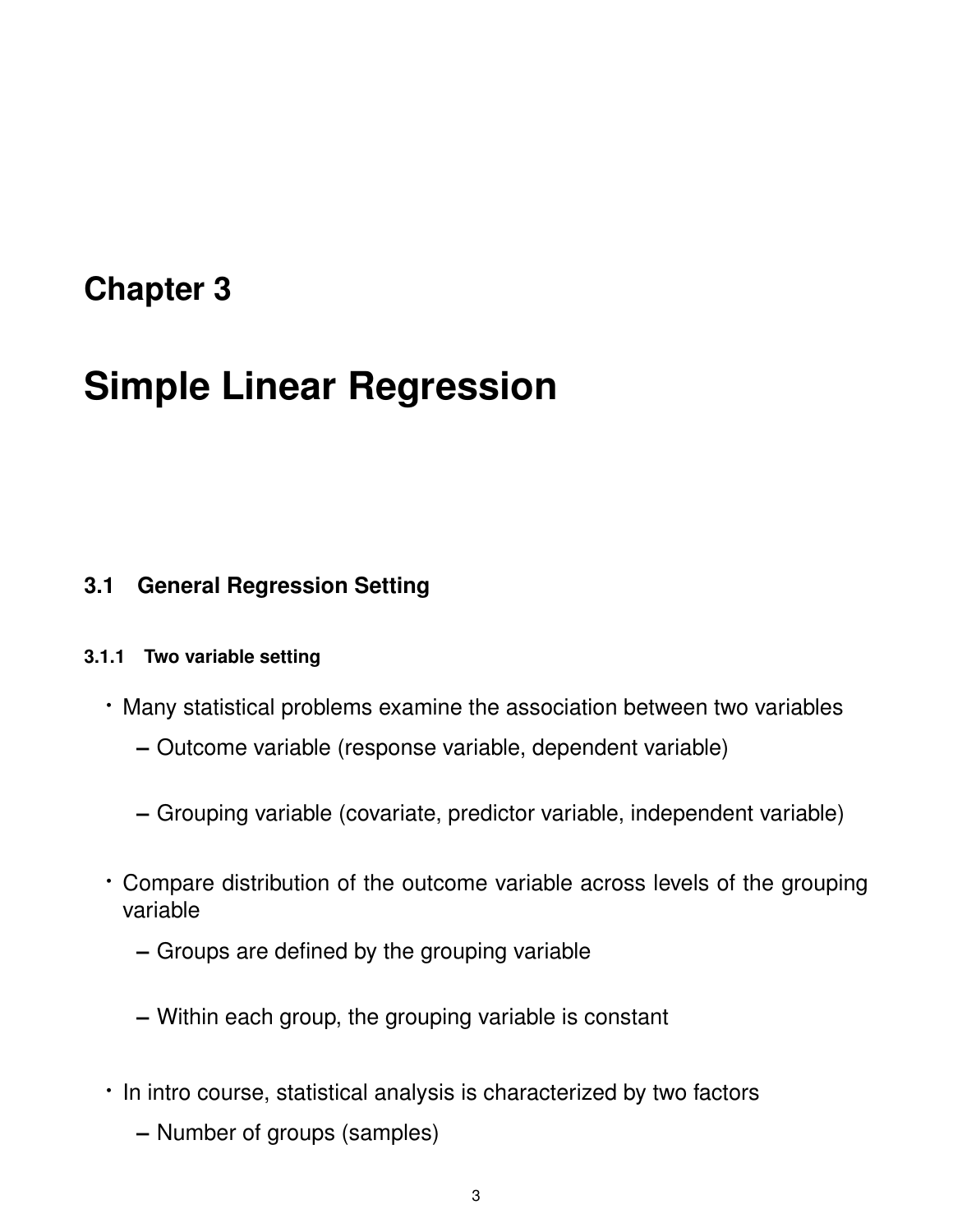- **–** If subjects in groups are independent
- · In the two variable setting, statistical analysis is more generally characterized by the grouping variable. If the grouping variable is...
	- **–** Constant: One sample problem
	- **–** Binary: Two sample problem
	- **–** Categorical: k sample problem (e.g. ANOVA)
	- **–** Continuous: Infinite sample problem (analyzed with regression)
- · Regression thus *extends* the one- and two-sample problems up to infinite sample problems
	- **–** Of course, in reality we never have *infinite* samples, but models that can handle this case are the ultimate generalization
		- ∗ Continuous predictors of interest
		- ∗ Continuous adjustment variables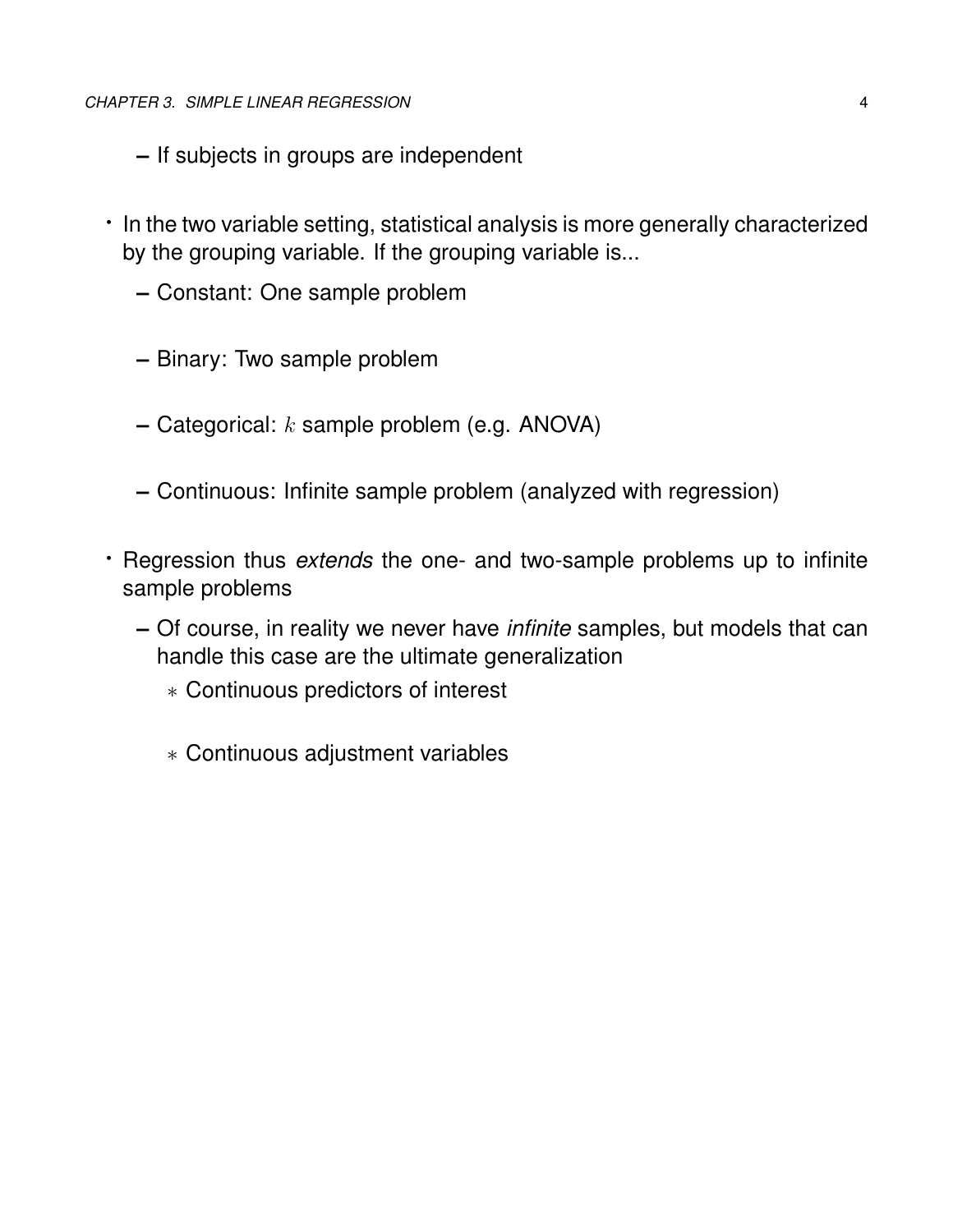

## **Example: Cholesterol by Age**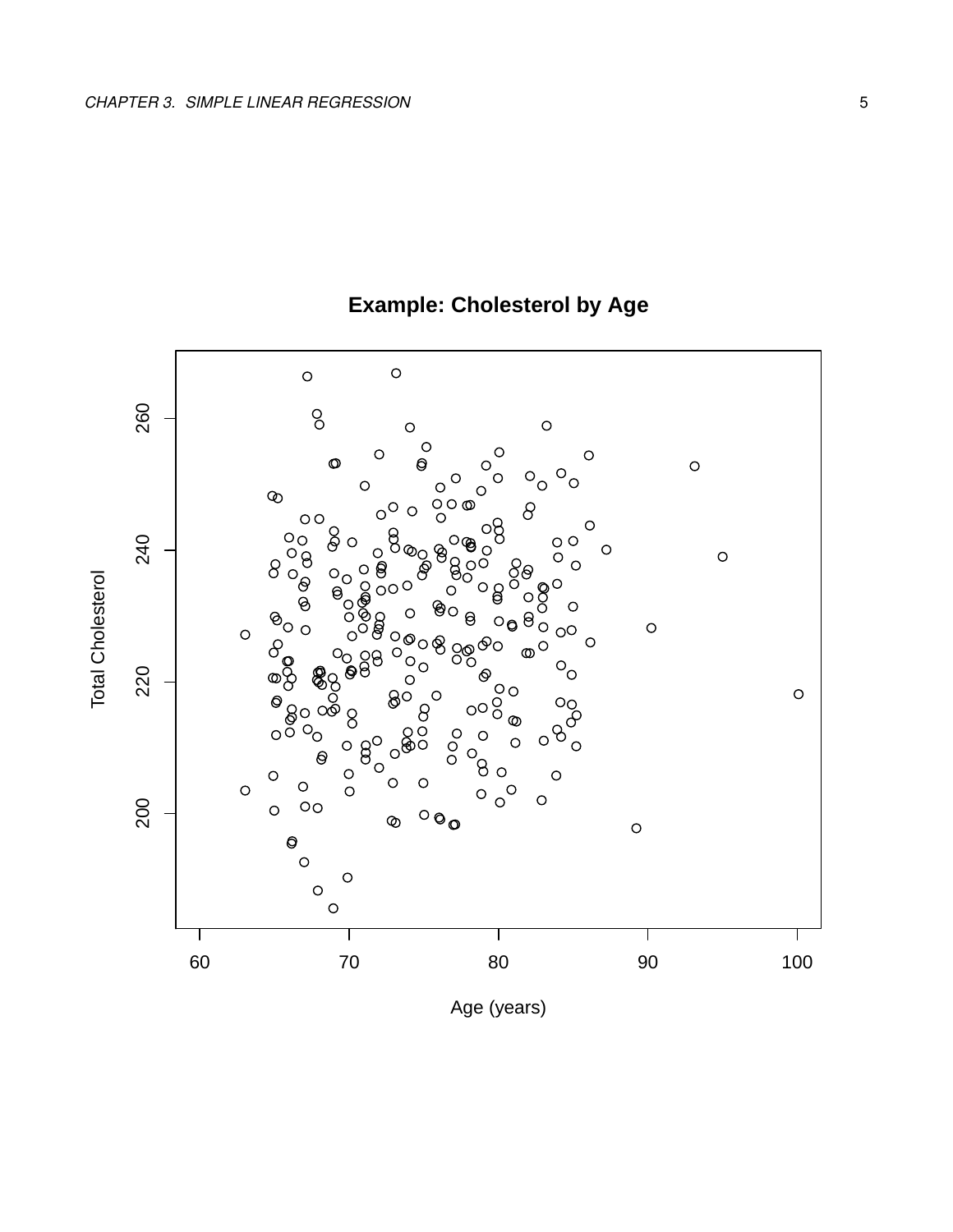#### *CHAPTER 3. SIMPLE LINEAR REGRESSION* 6

#### **3.1.2 Regression versus two sample approaches**

- · With a binary grouping variable, regression models reduce to the corresponding two variable methods
- · Linear regression with a binary predictor
	- **–** t-test, equal variance: Classic linear regression
	- **–** t-test, unequal variance: Linear regression with robust standard errors (approximately)
- · Logistic regression with a binary predictor
	- **–** (Pearson) Chi-squared test: Score test from logistic regression
- · Cox (proportional hazards) regression with a binary predictor
	- **–** Log-rank test: Score test from Cox regression

#### **3.1.3 Guiding principle**

· Everything is regression

### **3.2 Motivating Problem: Cholesterol and Age**

#### **3.2.1 Definitions**

- · Is there an association between cholesterol and age?
	- **–** Scientific question: Does aging effect cholesterol?
	- **–** Statistical question: Does the distribution of cholesterol differ across age groups?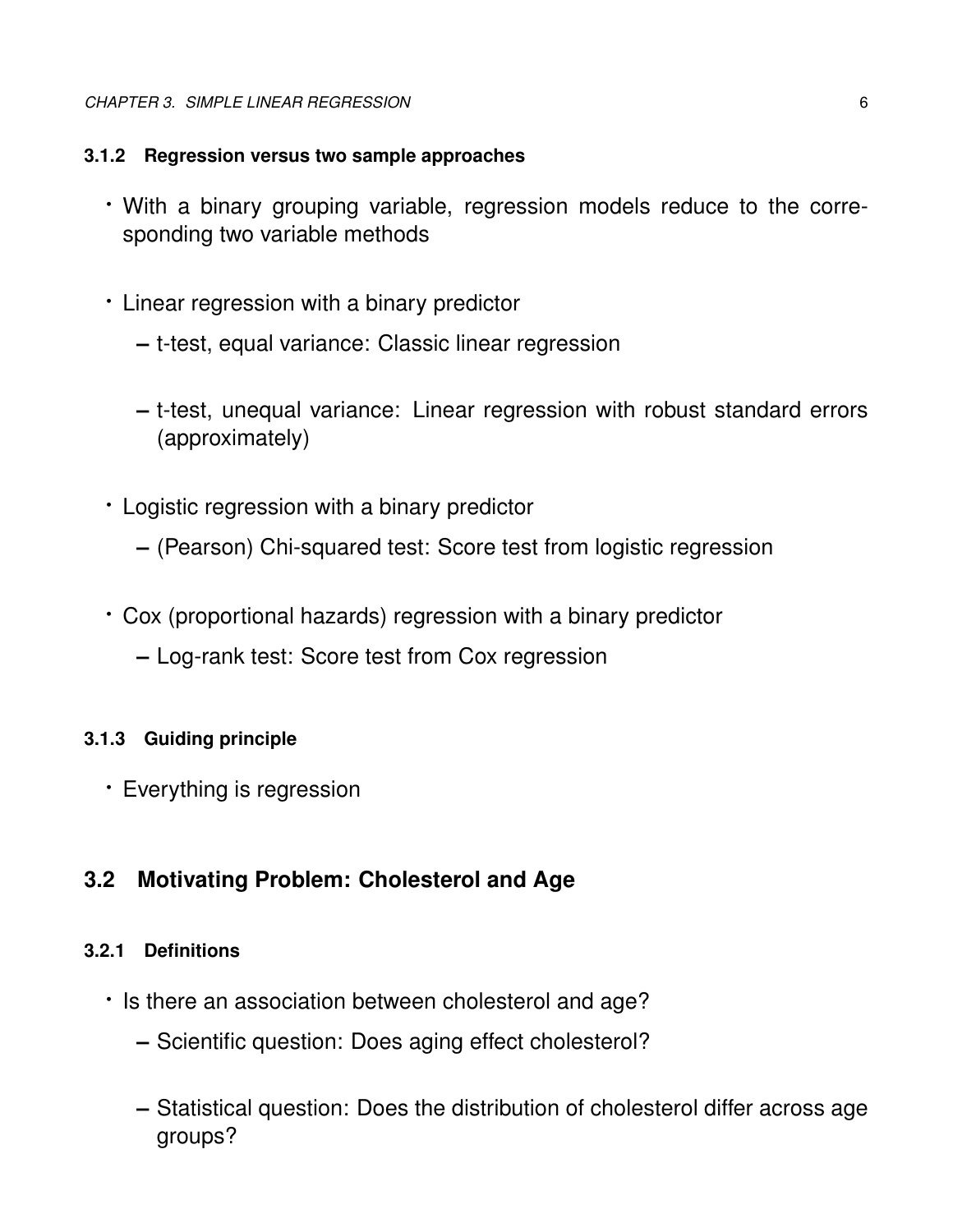- ∗ Acknowledges variability in the response (cholesterol)
- ∗ Acknowledges cause-effect relationship is uncertain
	- · Association does not imply causation
	- · Differences could be due to calendar time of birth rather than age
- · Continuous response variable: Cholesterol
- · Continuous grouping variable (predictor of interest): Age
	- **–** An infinite number of ages are possible
	- **–** We will not sample every possible age

#### **3.2.2 Simple Regression Model**

- · Attempt to answer scientific question by assessing linear trends in average cholesterol
- · Estimate the best fitting line to average cholesterol within age groups
	- $-E[\text{Chol}] \text{Age}] = \beta_0 + \beta_1 \times \text{Age}$
	- **–** The expected value of cholesterol given age is modeled using an intercept  $(\beta_0)$  and slope  $(\beta_1)$
- · An association exists if the slope is nonzero
	- **–** A non-zero slope indicates that the average cholesterol will be different across different age groups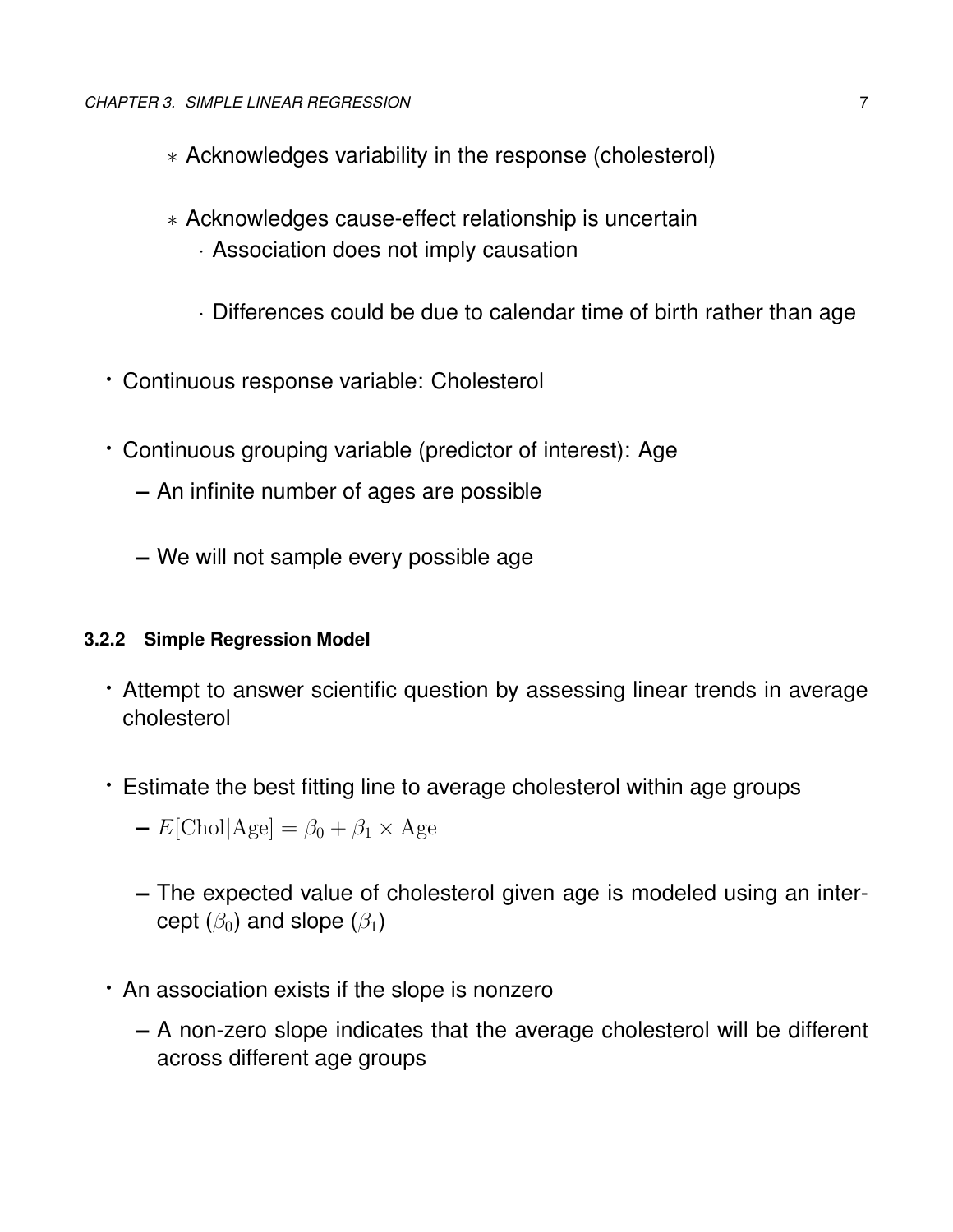

## **Cholesterol by Age with lowess line**

Age (years)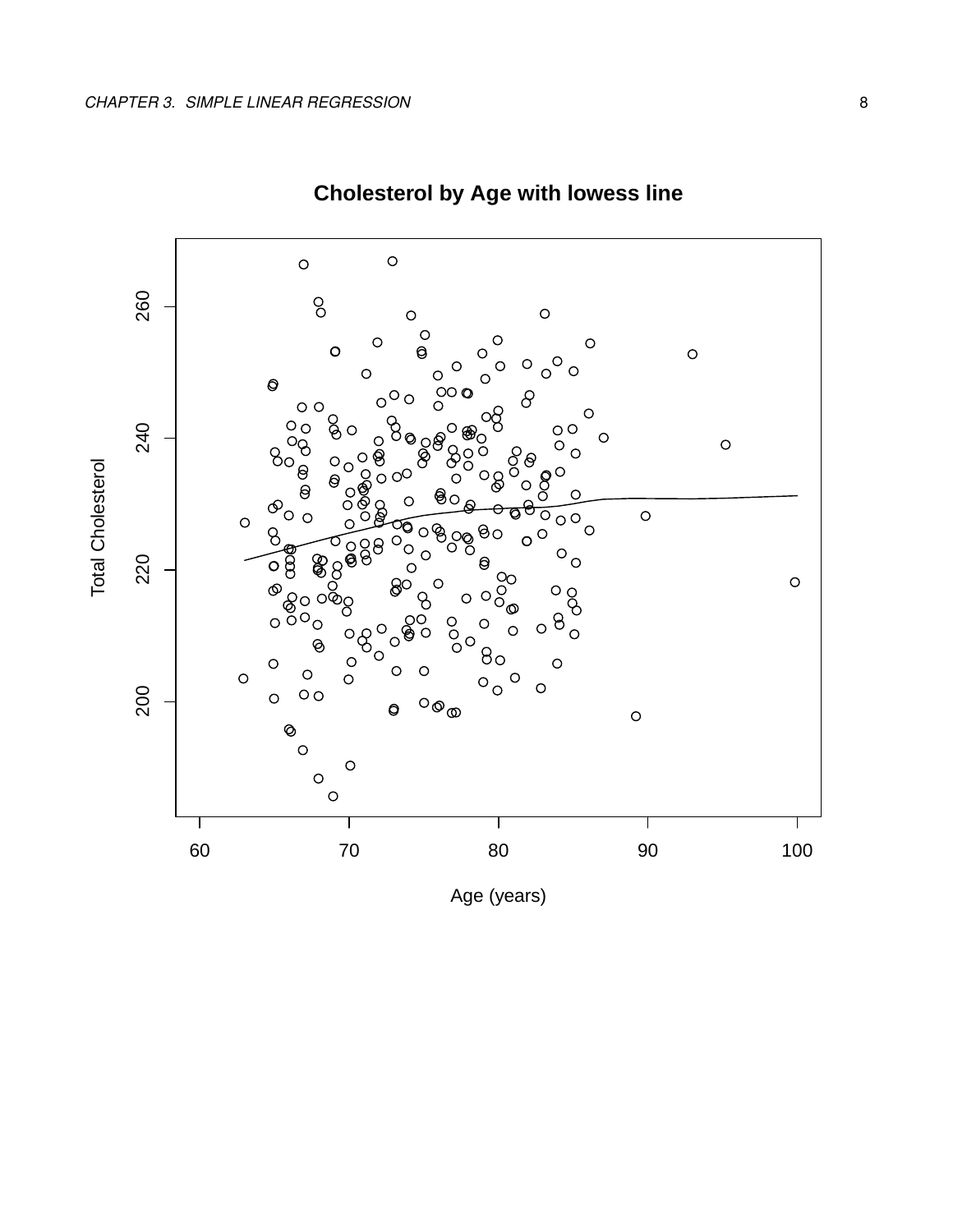

## Cholesterol by Age w/ lowess and LS line

Age (years)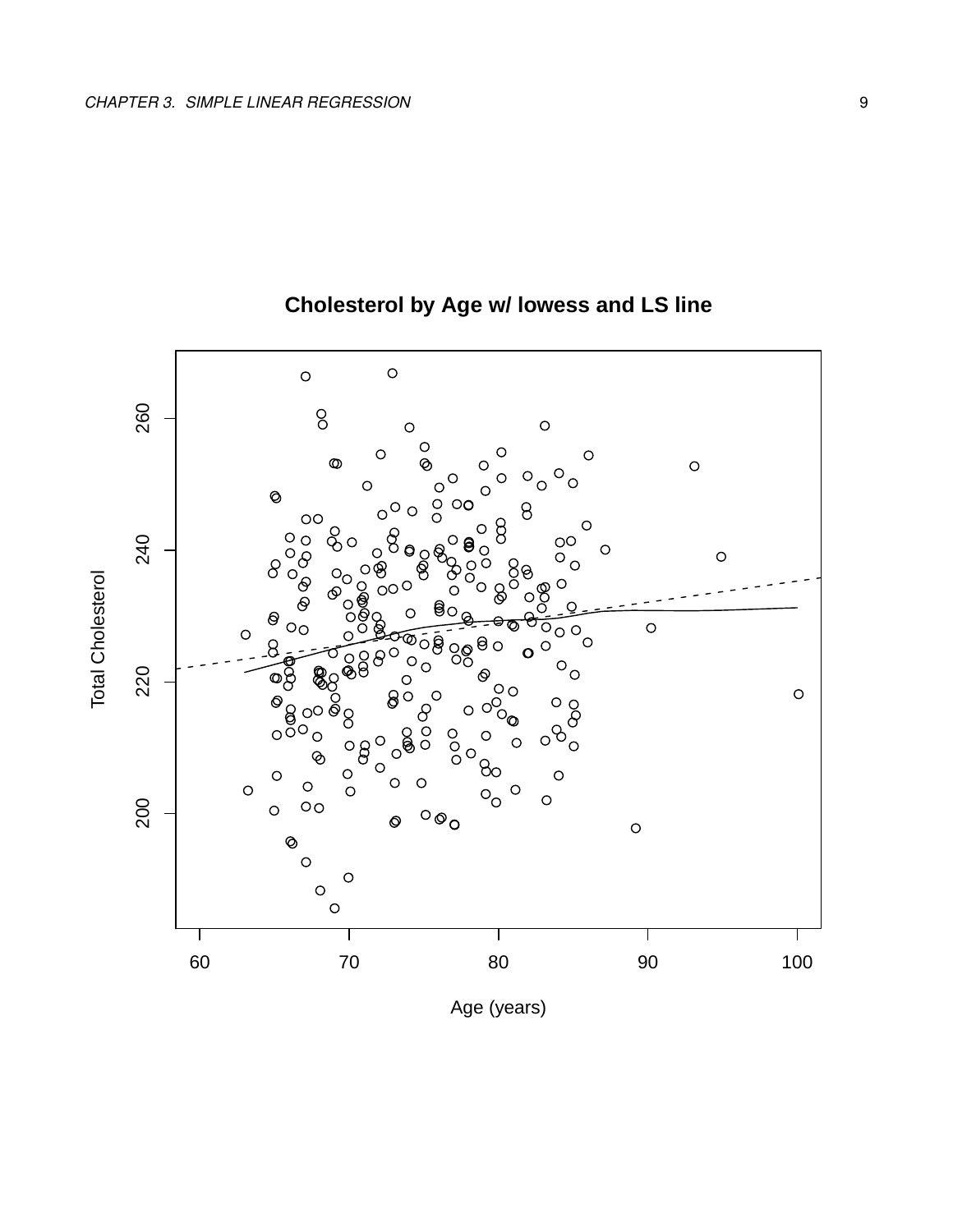#### **3.2.3 Approximate Interpretation**

- · The simple regression model produces an easy to remember (but approximate) rule of thumb.
	- **–** "Normal cholesterol is 200 + one-third of your age"

 $-E[Chol]Age] = 200 + 0.33 \times Age$ 

#### **3.2.4 Estimates and Interpretation**

#### **Stata output**

. regress chol age

| Source 1            | SS                                                   | df                   | ΜS                                     |                | Number of $obs =$                                                        | 301                                                           |
|---------------------|------------------------------------------------------|----------------------|----------------------------------------|----------------|--------------------------------------------------------------------------|---------------------------------------------------------------|
| Model  <br>Residual | 1281.08911 1<br>70363.8865 299<br>Total   71644.9756 | 300                  | 1281.08911<br>235.330724<br>238.816585 |                | $F(1, 299) =$<br>Prob > F<br>R-squared<br>Adj $R$ -squared =<br>Root MSE | 5.44<br>0.0203<br>$=$<br>0.0179<br>$=$<br>0.0146<br>$= 15.34$ |
| chol I              | Coef.                                                | Std. Err. t          |                                        | P>  t          | [95% Conf. Interval]                                                     |                                                               |
| age  <br>cons       | .3209091<br>203.2259                                 | .1375408<br>10.31378 | 2.33<br>19.70                          | 0.020<br>0.000 | .0502384<br>182.9291                                                     | .5915798<br>223.5227                                          |

 $\cdot$  E[Chol|Age] = 203.2 + 0.321  $\times$  Age

#### **3.2.5 Uses of Regression**

- · Borrowing information
	- **–** Use other groups to make estimates in groups with sparse data
		- ∗ Intuitively, 67 and 69 year olds would provide some relevant information about 68 year olds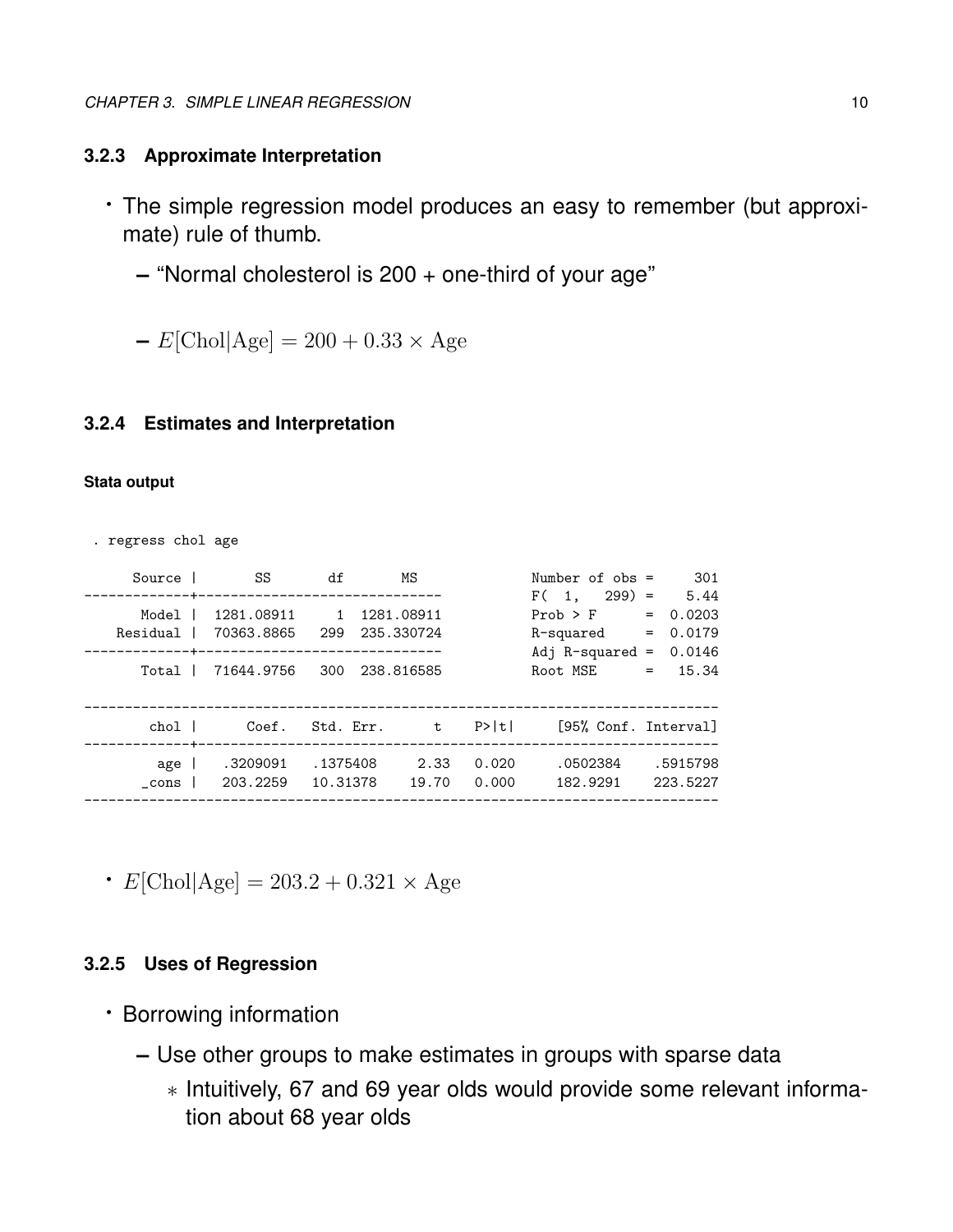- ∗ Assuming a straight line relationship tells us about other, even more distant, individuals
- ∗ If we do not want to assume a straight line, we may only want to borrow information from nearby groups
	- · Locally weighted scatterplot smooth line (lowess) added to the previous figures
	- · Splines discussed in future lectures
- **–** Do not want to borrow too much information
	- ∗ Linear relationship is an assumption, with often low power to detect departures from linearity
	- ∗ Always avoid extrapolating beyond the range of the data (e.g. ages under 65 or over 100)
- · Defining "Contrasts"
	- **–** Define a comparison across groups to use when answering scientific questions
	- **–** If the straight line relationship holds, the slope is the difference in mean cholesterol levels between groups differing by 1 year in age
	- **–** If a non-linear relationship, the slope is still the average difference in mean cholesterol levels between groups differing by 1 year in age
		- ∗ Slope is a (first order or linear) test for trend

#### **3.2.6 Linear Regression Inference**

- · Regression output provides
	- **–** Estimates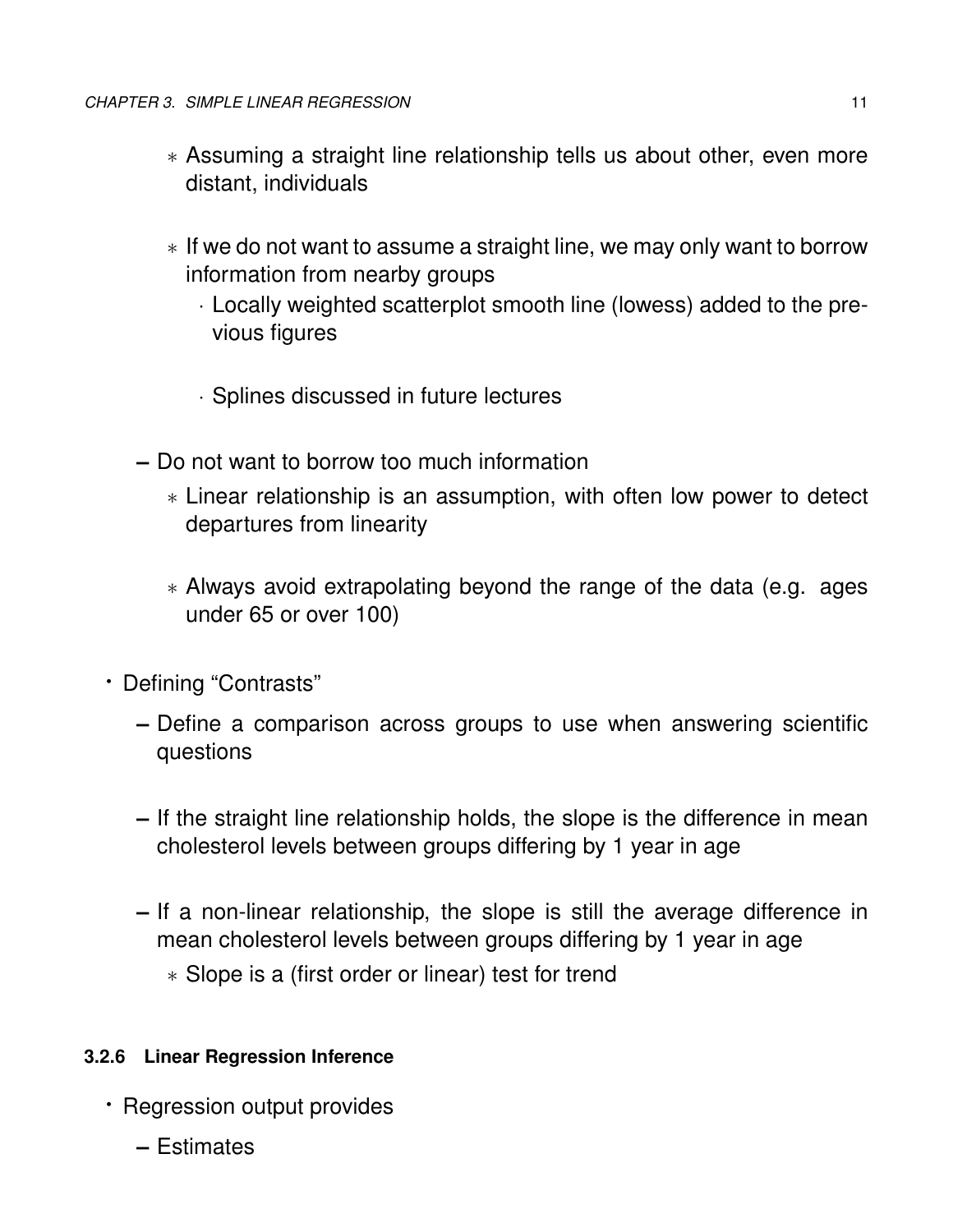- ∗ Intercept: Estimated mean cholesterol when age is 0
- ∗ Slope: Estimated average difference in average cholesterol for two groups differing by 1 year in age
- **–** Standard errors
- **–** Confidence intervals
- **–** P-values for testing ...
	- ∗ Intercept is zero (usually unimportant)
	- ∗ Slope is zero (test for linear trend in means)
- · Interpretation
	- **–** From linear regression analysis, we estimate that for each year difference in age, the difference in mean cholesterol is 0.32 mg/dL. A 95% confidence interval (CI) suggests that this observation is not unusual if the true difference in mean cholesterol per year difference in age were between 0.05 and 0.32 mg/dL. Because  $p = 0.02$ , we reject the null hypothesis that there is no linear trend in the average cholesterol across age groups using a significance level,  $\alpha$ , of 0.05.

### **3.3 Simple Linear Regression**

#### **3.3.1 Ingredients**

- · Response
	- **–** The distribution of this variable will be compared across groups
		- ∗ Linear regression models the mean of the response variable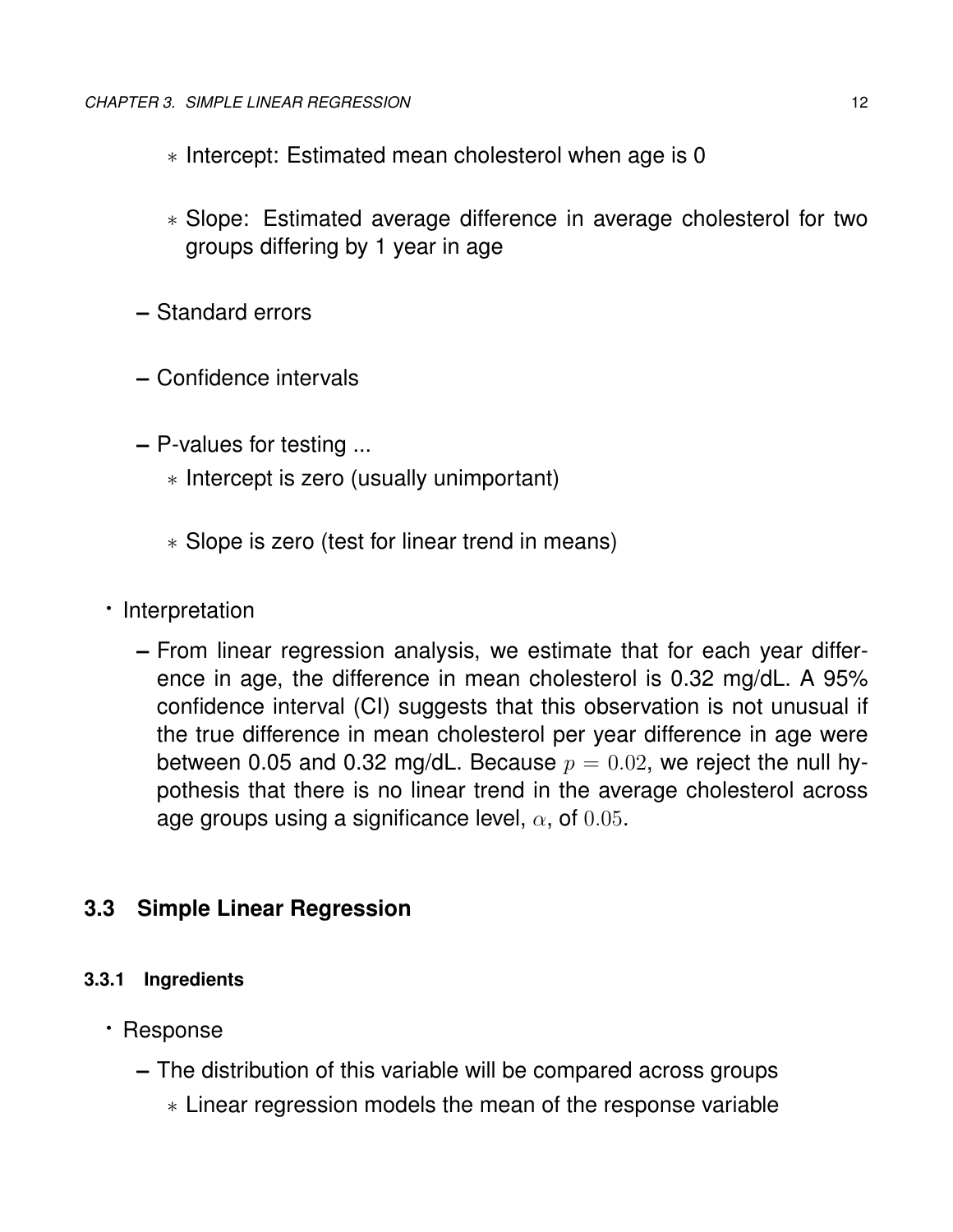- ∗ Log transformation of the response corresponds to modeling the geometric mean
- **–** Notation: Is is extremely common to use Y to denote the response variable when discussing general methods
- · Predictor
	- **–** Group membership is measured by this variable
	- **–** Notation
		- $*$  When not using mnemonics, will be referred to as the X variable in simple linear regression (linear regression with one predictor)
		- $*$  Later, when we discuss multiple regression, will refer to  $X_1, X_2, \ldots, X_n$ when there are up to  $p$  predictors
- · Regression Model
	- **–** We typically consider a "linear predictor function" that is linear in the modeled predictors
		- $*$  Expected value (i.e. mean) of Y for a particular value of X

 $\ast$  E[Y|X] =  $\beta_0 + \beta_1 \times X$ 

- **–** In a deterministic world, a line is of the form  $y = mx + b$ 
	- $*$  With no variation in the data, each value of y would like exactly on a straight line
	- ∗ Intercept *b* is values of *y* when  $x = 0$
	- $*$  Slope m is the difference in y for a one unit difference in x
- **–** Statistics in not completely deterministic. The real world has variability